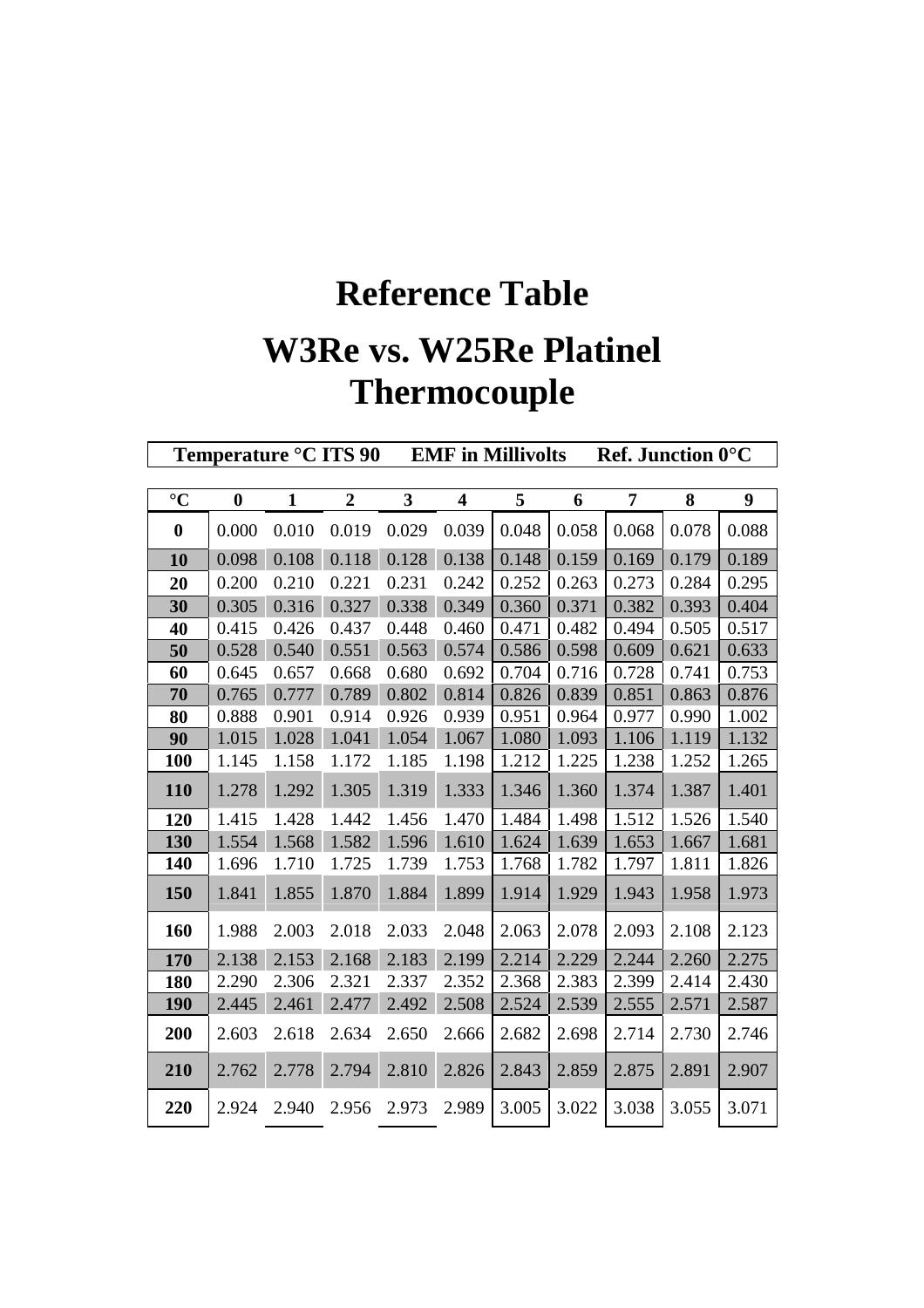| 230 | 3.088 | 3.104 | 3.121 | 3.137 | 3.154 | 3.170 | 3.187 | 3.203 | 3.220                       | 3.237 |
|-----|-------|-------|-------|-------|-------|-------|-------|-------|-----------------------------|-------|
| 240 | 3.253 | 3.270 | 3.287 | 3.303 | 3.320 | 3.337 | 3.354 | 3.371 | 3.387                       | 3.404 |
| 250 | 3.421 | 3.438 | 3.455 | 3.472 | 3.489 | 3.506 | 3.523 | 3.540 | 3.557                       | 3.574 |
| 260 | 3.591 | 3.608 | 3.625 | 3.642 | 3.659 | 3.676 | 3.693 | 3.711 | 3.728                       | 3.745 |
| 270 | 3.762 | 3.780 | 3.797 | 3.814 | 3.831 | 3.849 | 3.866 | 3.883 | 3.901                       | 3.918 |
| 280 | 3.936 | 3.953 | 3.970 | 3.988 | 4.005 | 4.023 | 4.040 | 4.058 | 4.075                       | 4.093 |
| 290 | 4.111 | 4.128 | 4.146 | 4.163 | 4.181 | 4.199 | 4.216 | 4.234 | 4.252                       | 4.269 |
| 300 | 4.287 | 4.305 | 4.323 | 4.340 | 4.358 | 4.376 | 4.394 | 4.412 | 4.430                       | 4.447 |
| 310 | 4.465 | 4.483 | 4.501 | 4.519 | 4.537 | 4.555 | 4.573 | 4.591 | 4.609                       | 4.627 |
| 320 | 4.645 | 4.663 | 4.681 | 4.699 | 4.717 | 4.735 | 4.753 | 4.772 | 4.790                       | 4.808 |
| 330 | 4.826 | 4.844 | 4.862 | 4.881 | 4.899 | 4.917 | 4.935 | 4.954 | 4.972                       | 4.990 |
| 340 | 5.009 | 5.027 | 5.045 | 5.064 | 5.082 | 5.100 | 5.119 | 5.137 | 5.156                       | 5.174 |
| 350 | 5.192 | 5.211 | 5.229 | 5.248 | 5.266 | 5.285 | 5.303 | 5.322 | 5.340                       | 5.359 |
| 360 | 5.378 | 5.396 | 5.415 | 5.433 | 5.452 | 5.471 | 5.489 | 5.508 | 5.527                       | 5.545 |
| 370 | 5.564 | 5.583 | 5.601 | 5.620 | 5.639 | 5.658 | 5.676 | 5.695 | 5.174                       | 5.733 |
| 380 | 5.752 | 5.770 | 5.789 | 5.808 | 5.827 | 5.846 | 5.865 | 5.884 | 5.902                       | 5.921 |
| 390 | 5.940 | 5.959 | 5.978 | 5.997 | 6.016 | 6.035 | 6.054 | 6.073 | 6.092                       | 6.111 |
| 400 | 6.130 | 6.149 | 6.168 | 6.187 | 6.206 | 6.225 | 6.245 | 6.264 | 6.283                       | 6.302 |
| 410 | 6.321 | 6.340 | 6.359 | 6.378 | 6.398 | 6.417 | 6.436 | 6.455 | 6.474                       | 6.494 |
| 420 | 6.513 | 6.532 | 6.551 | 6.571 | 6.590 | 6.609 | 6.628 | 6.648 | 6.667                       | 6.686 |
| 430 | 6.706 | 6.725 | 6.744 | 6.764 | 6.783 | 6.802 | 6.822 | 6.841 | 6.861                       | 6.880 |
| 440 | 6.899 | 6.919 | 6.938 | 6.958 | 6.977 | 6.997 | 7.016 | 7.035 | 7.055                       | 7.074 |
| 450 | 7.094 | 7.113 | 7.133 | 7.152 | 7.172 | 7.191 | 7.211 | 7.231 | 7.250                       | 7.270 |
| 460 | 7.289 | 7.309 | 7.328 | 7.348 | 7.368 | 7.387 | 7.407 | 7.427 | 7.446                       | 7.466 |
| 470 | 7.485 | 7.505 | 7.525 | 7.544 | 7.564 | 7.584 | 7.604 | 7.623 | 7.643                       | 7.663 |
| 480 | 7.682 | 7.702 | 7.722 | 7.742 | 7.761 | 7.781 | 7.801 | 7.821 | 7.840                       | 7.860 |
| 490 | 7.880 | 7.900 | 7.920 | 7.939 | 7.959 | 7.979 | 7.999 | 8.019 | 8.038                       | 8.058 |
| 500 | 8.078 | 8.098 | 8.118 | 8.138 | 8.158 | 8.178 | 8.197 | 8.217 | 8.237                       | 8.257 |
| 510 | 8.277 | 8.297 | 8.317 | 8.337 | 8.357 | 8.377 | 8.397 | 8.417 | 8.437                       | 8.457 |
| 520 | 8.476 | 8.496 | 8.516 | 8.536 | 8.556 | 8.576 | 8.596 | 8.616 | 8.636                       | 8.656 |
| 530 | 8.676 | 8.696 | 8.717 | 8.737 | 8.757 | 8.777 | 8.797 | 8.817 | 8.837                       | 8.857 |
| 540 | 8.877 | 8.897 | 8.917 | 8.937 | 8.957 | 8.977 | 8.997 | 9.018 | 9.038                       | 9.058 |
| 550 | 9.078 | 9.098 | 9.118 | 9.138 | 9.158 | 9.178 | 9.199 | 9.219 | 9.239                       | 9.259 |
| 560 | 9.279 | 9.299 | 9.320 | 9.340 | 9.360 | 9.380 | 9.400 | 9.420 | 9.441                       | 9.461 |
| 570 | 9.481 | 9.501 | 9.521 | 9.542 | 9.562 | 9.582 | 9.602 | 9.622 | 9.643                       | 9.663 |
| 580 | 9.683 | 9.703 | 9.723 | 9.744 | 9.764 | 9.784 | 9.804 | 9.825 | 9.845                       | 9.865 |
| 590 | 9.885 | 9.906 | 9.926 | 9.946 | 9.966 | 9.987 |       |       | 10.007 10.027 10.048 10.068 |       |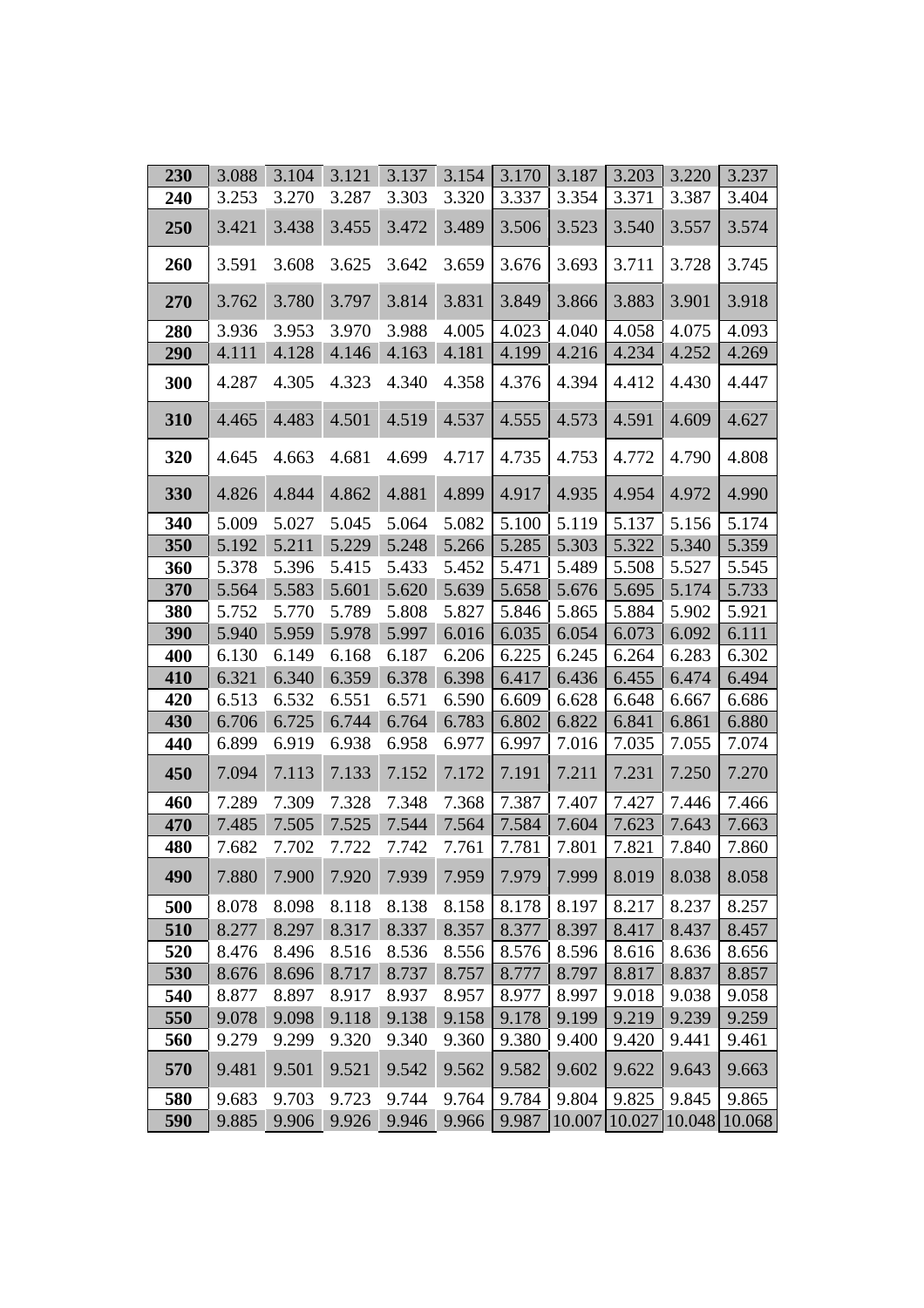| 600        |  | 10.088 10.108 10.129 10.149 10.169 10.190 10.210 10.230 10.250 10.271 |  |  |                                                                       |
|------------|--|-----------------------------------------------------------------------|--|--|-----------------------------------------------------------------------|
| 610        |  | 10.291 10.311 10.332 10.352 10.372 10.393 10.413 10.433 10.454 10.474 |  |  |                                                                       |
| 620        |  | 10.494 10.515 10.535 10.555 10.576 10.596 10.616 10.637 10.657 10.677 |  |  |                                                                       |
| 630        |  | 10.698 10.718 10.738 10.759 10.779 10.799 10.820 10.840 10.860 10.881 |  |  |                                                                       |
| 640        |  | 10.901 10.921 10.942 10.962 10.983 11.003 11.023 11.044 11.064 11.084 |  |  |                                                                       |
| 650        |  |                                                                       |  |  | 11.105 11.125 11.146 11.166 11.186 11.207 11.227 11.247 11.268 11.288 |
| 660        |  |                                                                       |  |  | 11.309 11.329 11.349 11.370 11.390 11.410 11.431 11.451 11.472 11.492 |
| 670        |  |                                                                       |  |  | 11.512 11.533 11.553 11.574 11.594 11.614 11.635 11.655 11.676 11.696 |
| 680        |  | 11.716 11.737 11.757 11.778 11.798 11.818 11.839 11.859 11.880 11.900 |  |  |                                                                       |
| 690        |  | 11.921 11.941 11.961 11.982 12.002 12.023 12.043 12.063 12.084        |  |  | 12.104                                                                |
| 700        |  | 12.125 12.145 12.165 12.186 12.206 12.227 12.247 12.268 12.288 12.308 |  |  |                                                                       |
| 710        |  | 12.329 12.349 12.370 12.390 12.410 12.431 12.451 12.472 12.492 12.513 |  |  |                                                                       |
| 720        |  | 12.533 12.533 12.574 12.594 12.615 12.635 12.656 12.676 12.696 12.717 |  |  |                                                                       |
| 730        |  | 12.737 12.758 12.778 12.799 12.819 12.840 12.860 12.880 12.901 12.921 |  |  |                                                                       |
| 740        |  | 12.942 12.962 12.983 13.003 13.023 13.044 13.064 13.085 13.105 13.126 |  |  |                                                                       |
| 750        |  | 13.146 13.167 13.187 13.207 13.228 13.248 13.269 13.289 13.310 13.330 |  |  |                                                                       |
| 760        |  |                                                                       |  |  | 13.351 13.371 13.392 13.412 13.433 13.453 13.473 13.494 13.514 13.535 |
| 770        |  | 13.555 13.576 13.596 13.617 13.637 13.658 13.678 13.699 13.719 13.740 |  |  |                                                                       |
| 780        |  | 13.760 13.781 13.801 13.822 13.842 13.863 13.883 13.904 13.924 13.945 |  |  |                                                                       |
| 790        |  | 13.965 13.986 14.006 14.027 14.047 14.068 14.008 14.109 14.129 14.150 |  |  |                                                                       |
| 800        |  | 14.170 14.191 14.211 14.232 14.252 14.273 14.293 14.314 14.334 14.355 |  |  |                                                                       |
| 810        |  | 14.375 14.395 14.416 14.436 14.457 14.477 14.498 14.518 14.539 14.559 |  |  |                                                                       |
| 820        |  | 14.580 14.600 14.621 14.641 14.662 14.682 14.703 14.723 14.744        |  |  | 14.764                                                                |
| 830        |  | 14.784 14.805 14.825 14.846 14.866 14.887 14.907 14.928 14.948 14.969 |  |  |                                                                       |
| 840        |  | 14.989 15.009 15.030 15.050 15.071 15.091 15.112 15.132 15.152 15.173 |  |  |                                                                       |
| 850        |  | 15.193 15.214 15.234 15.255 15.275 15.295 15.316 15.336 15.357 15.377 |  |  |                                                                       |
| 860        |  | 15.398 15.418 15.438 15.459 15.479 15.500 15.520 15.540 15.561 15.581 |  |  |                                                                       |
| 870        |  | 15.602 15.622 15.642 15.663 15.683 15703 15.724 15.744 15.765 15.785  |  |  |                                                                       |
| 880        |  |                                                                       |  |  | 15.805 15.826 15.846 15.866 15.887 15.907 15.928 15.948 15.968 15.989 |
| 890        |  |                                                                       |  |  | 16.009 16.029 16.050 16.070 16.090 16.111 16.131 16.151 16.172 16.192 |
| <b>900</b> |  |                                                                       |  |  | 16.212 16.233 16.253 16.273 16.294 16.314 16.334 16.354 16.375 16.395 |
| 910        |  | 16.415 16.436 16.456 16.476 16.497 16.517 16.537 16.557 16.578 16.598 |  |  |                                                                       |
| 920        |  | 16.618 16.638 16.659 16.679 16.699 16.720 16.740 16.760 16.780 16.801 |  |  |                                                                       |
| 930        |  |                                                                       |  |  | 16.821 16.841 16.861 16.881 16.902 16.922 16.942 16.962 16.983 17.003 |
| 940        |  |                                                                       |  |  | 17.023 17.043 17.063 17.084 17.104 17.124 17.144 17.164 17.185 17.205 |
| 950        |  |                                                                       |  |  | 17.225 17.245 17.265 17.285 17.306 17.326 17.346 17.366 17.386 17.406 |
| 960        |  |                                                                       |  |  | 17.427 17.447 17.467 17.487 17.507 17.527 17.547 17.568 17.588 17.608 |
| 970        |  |                                                                       |  |  | 17.628 17.648 17.668 17.688 17.708 17.728 17.748 17.769 17.789 17.809 |
| 980        |  |                                                                       |  |  | 17.829 17.849 17.869 17.889 17.909 17.929 18.949 18.969 18.989 18.009 |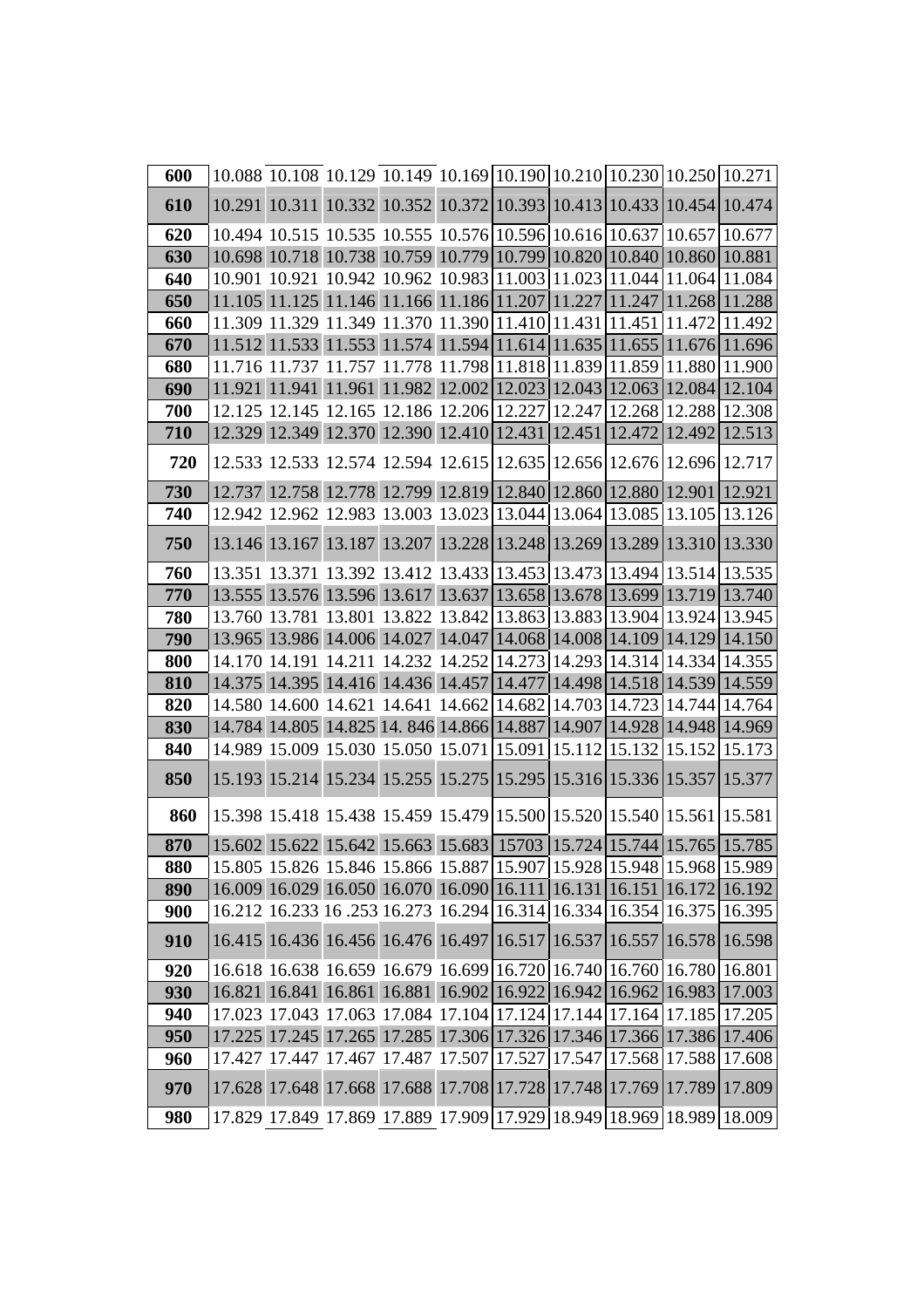| 990         | 18.029 18.049 18.069 18.090 18.110 18.130 18.150 18.170 18.190 18.210 |  |  |  |                                                                       |
|-------------|-----------------------------------------------------------------------|--|--|--|-----------------------------------------------------------------------|
| <b>1000</b> | 18.230 18.250 18.270 18.290 18.310 18.330 18.350 18.370 18.390 18.410 |  |  |  |                                                                       |
| 1010        | 18.430 18.450 18.469 18.489 18.509 18.529 18.549 18.569 18.589 18.609 |  |  |  |                                                                       |
| 1020        | 18.629 18.649 18.669 18.689 18.709 18.729 18.749 18.768 18.788 18.808 |  |  |  |                                                                       |
| 1030        | 18.828 18.848 18.868 18.888 18.908 18.928 18.947 18.967 18.987        |  |  |  | 19.007                                                                |
| 1040        | 19.027 19.047 19.067 19.086 19.106 19.126 19.146 19.166 19.186 19.205 |  |  |  |                                                                       |
| 1050        | 19.225 19.245 19.265 19.285 19.304 19.324 19.344 19.364 19.384        |  |  |  | 19.403                                                                |
| 1060        | 19.423 19.443 19.463 19.482 19.502 19.522 19.542 19.561 19.581 19.601 |  |  |  |                                                                       |
| 1070        | 19.621 19.640 19.660 19.680 19.700 19.719 19.739 19.759 19.778        |  |  |  | 19.798                                                                |
| 1080        | 19.818 19.837 19.857 19.877 19.896 19.916 19.936 19.955 19.975 19.995 |  |  |  |                                                                       |
| 1090        | 20.014 20.034 20.054 20.073 20.093 20.113 20.132 20.152 20.171        |  |  |  | 20.191                                                                |
| 1100        | 20.211 20.230 20.250 20.269 20.289 20.309 20.328 20.348 20.367 20.387 |  |  |  |                                                                       |
| 1110        | 20.406 20.426 20.446 20.465 20.485 20.504 20.524 20.543 20.563 20.582 |  |  |  |                                                                       |
| 1120        | 20.602 20.621 20.641 20.660 20.680 20.699 20.719 20.738 20.758 20.777 |  |  |  |                                                                       |
| 1130        | 20.797 20.816 20.836 20.855 20.875 20.894 20.914 20.933 20.952        |  |  |  | 20.972                                                                |
| 1140        | 20.991 21.011 21.030 21.050 21.069 21.088 21.108 21.127 21.147 21.166 |  |  |  |                                                                       |
| 1150        | 21.185 21.205 21.224 21.243 21.263 21.282 21.301 21.321 21.340 21.360 |  |  |  |                                                                       |
| 1160        | 21.379 21.398 21.418 21.437 21.456 21.475 21.495 21.514 21.533 21.553 |  |  |  |                                                                       |
| <b>1170</b> | 21.572 21.591 21.611 21.630 21.649 21.668 21.688 21.707 21.726        |  |  |  | 21.745                                                                |
| <b>1180</b> | 21.765 21.784 21.803 21.822 21.842 21.861 21.880 21.899 21.918 21.938 |  |  |  |                                                                       |
| 1190        | 21.957 21.976 21.995 22.014 22.034 22.053 22.072 22.091 22.110 22.129 |  |  |  |                                                                       |
| 1200        | 22.149 22.168 22.187 22.206 22.225 22.244 22.263 22.283 22.302 22.321 |  |  |  |                                                                       |
| 1210        | 22.340 22.359 22.378 22.397 22.416 22.435 22.454 22.473 22.493 22.512 |  |  |  |                                                                       |
| 1220        | 22.531 22.550 22.569 22.588 22.607 22.626 22.645 22.664 22.683 22.702 |  |  |  |                                                                       |
| 1230        | 22.721 22.740 22.759 22.778 22.797 22.816 22.835 22.854 22.873 22.892 |  |  |  |                                                                       |
| 1240        | 22.911 22.930 22.949 22.968 22.987 23.006 23.024 23.043 23.062        |  |  |  | 23.081                                                                |
| 1250        | 23.100 23.119 23.138 23.157 23.176 23.195 23.214 23.232 23.251        |  |  |  | 23.270                                                                |
| 1260        |                                                                       |  |  |  | 23.289 23.308 23.327 23.346 23.364 23.383 23.402 23.421 23.440 23.459 |
| 1270        |                                                                       |  |  |  | 23.477 23.496 23.515 23.534 23.553 23.571 23.590 23.609 23.628 23.647 |
| <b>1280</b> | 23.665 23.684 23.703 23.722 23.740 23.759 23.778 23.797 23.815 23.834 |  |  |  |                                                                       |
| 1290        | 23.853 23.871 23.890 23.909 23.928 23.946 23.965 23.984 24.002 24.021 |  |  |  |                                                                       |
| 1300        | 24.040 24.058 24.077 24.096 24.114 24.133 24.152 24.170 24.189 24.208 |  |  |  |                                                                       |
| 1310        | 24.226 24.245 24.263 24.282 24.301 24.319 24.338 24.356 24.375 24.394 |  |  |  |                                                                       |
| 1320        | 24.412 24.431 24.449 24.468 24.486 24.505 24.523 24.542 24.561 24.579 |  |  |  |                                                                       |
| 1330        | 24.598 24.616 24.635 24.653 24.672 24.690 24.709 24.727 24.746 24.764 |  |  |  |                                                                       |
| 1340        | 24.783 24.801 24.820 24.838 24.856 24.875 24.893 24.912 24.930 24.949 |  |  |  |                                                                       |
| 1350        | 24.967 24.985 25.004 25.022 25.041 25.059 25.078 25.096 25.114 25.133 |  |  |  |                                                                       |
| 1360        |                                                                       |  |  |  | 25.151 25.169 25.188 25.206 25.224 25.243 25.261 25.280 25.298 25.316 |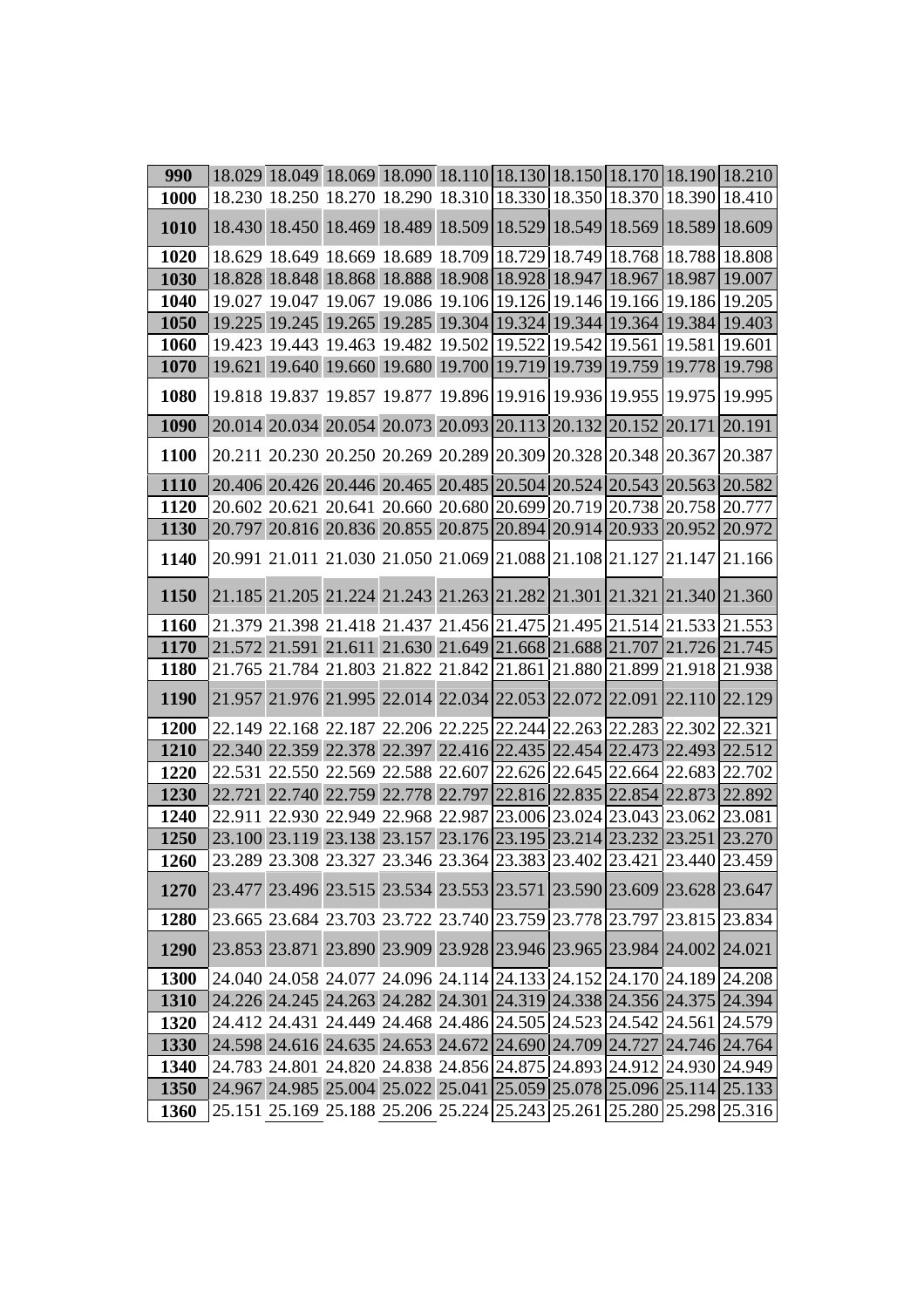| 1370        | 25.335   25.353   25.371   25.389   25.408   25.426   25.444   25.463   25.481   25.499 |  |  |                      |                                    |                                                                       |
|-------------|-----------------------------------------------------------------------------------------|--|--|----------------------|------------------------------------|-----------------------------------------------------------------------|
| 1380        | 25.517 25.536 25.554 25.572 25.591 25.609 25.627 25.645 25.664 25.682                   |  |  |                      |                                    |                                                                       |
| <b>1390</b> | 25.700 25.718 25.736 25.755 25.773 25.791 25.809 25.827 25.846 25.864                   |  |  |                      |                                    |                                                                       |
| <b>1400</b> | 25.882 25.900 25.918 25.936 25.955 25.973 25.991 26.009 26.027                          |  |  |                      |                                    | 26.045                                                                |
| 1410        | 26.063 26.082 26.100 26.118 26.136 26.154 26.172 26.190 26.208 26.226                   |  |  |                      |                                    |                                                                       |
| 1420        |                                                                                         |  |  |                      |                                    | 26.244 26.262 26.281 26.299 26.317 26.335 26.353 26.371 26.389 26.407 |
| 1430        |                                                                                         |  |  |                      |                                    | 26.425 26.443 26.461 26.479 26.497 26.515 26.533 26.551 26.569 26.587 |
| 1440        | 26.605 26.623 26.641 26.659 26.677 26.695 26.712 26.730 26.748 26.766                   |  |  |                      |                                    |                                                                       |
| 1450        | 26.784 26.802 26.820 26.838 26.856 26.874 26.892 26.909 26.927 26.945                   |  |  |                      |                                    |                                                                       |
| <b>1460</b> | 26.963 26.981 26.999 27.017 27.035 27.052 27.070 27.088 27.106 27.124                   |  |  |                      |                                    |                                                                       |
| 1470        | 27.141 27.159 27.177 27.195 27.213 27.230 27.248 27.266 27.284 27.302                   |  |  |                      |                                    |                                                                       |
| 1480        | 27.319 27.337 27.355 27.373 27.390 27.408 27.426 27.444 27.461 27.479                   |  |  |                      |                                    |                                                                       |
| <b>1490</b> |                                                                                         |  |  |                      |                                    | 27.497 27.514 27.532 27.550 27.567 27.585 27.603 27.621 27.638 27.656 |
| 1500        | 27.673 27.691 27.709 27.726 27.744 27.762 27.779 27.797 27.815 27.832                   |  |  |                      |                                    |                                                                       |
| <b>1510</b> | 27.850 27.867 27.885 27.903 27.920 27.938 27.955 27.973 27.990                          |  |  |                      |                                    | 28.008                                                                |
| 1520        | 28.026 28.043 28.061 28.078 28.096 28.113 28.131 28.148 28.166 28.183                   |  |  |                      |                                    |                                                                       |
| 1530        |                                                                                         |  |  |                      |                                    | 28.201 28.218 28.236 28.253 28.271 28.288 28.306 28.323 28.341 28.358 |
| 1540        |                                                                                         |  |  |                      |                                    | 28.375 28.393 28.410 28.428 28.445 28.463 28.480 28.497 28.515 28.532 |
| 1550        |                                                                                         |  |  |                      |                                    | 28.550 28.567 28.584 28.602 28.619 28.636 28.654 28.671 28.688 28.706 |
| <b>1560</b> | 28.723 28.740 28.758 28.775 28.792 28.810 28.827 28.844 28.862 28.879                   |  |  |                      |                                    |                                                                       |
| 1570        | 28.896 28.913 28.931 28.948 28.965 28.982 29.000 29.017 29.034 29.051                   |  |  |                      |                                    |                                                                       |
| 1580        | 29.069 29.086 29.103 29.120 29.137                                                      |  |  |                      | 29.155 29.172 29.189 29.206 29.223 |                                                                       |
| 1590        | 29.241 29.258 29.275 29.292 29.309                                                      |  |  |                      |                                    | 29.326 29.343 29.361 29.378 29.395                                    |
| 1600        |                                                                                         |  |  |                      |                                    | 29.412 29.429 29.446 29.463 29.480 29.497 29.514 29.532 29.549 29.566 |
| 1610        |                                                                                         |  |  |                      |                                    | 29.583 29.600 29.617 29.634 29.651 29.668 29.685 29.702 29.719 29.736 |
| 1620        | 29.753 29.770 29.787 29.804 29.821                                                      |  |  | 29.838 29.855 29.872 |                                    | 29.889 29.906                                                         |
| 1630        | 29.923 29.939 29.956 29.973 29.990 30.007 30.024 30.041 30.058 30.075                   |  |  |                      |                                    |                                                                       |
| 1640        |                                                                                         |  |  |                      |                                    | 30.092 30.108 30.125 30.142 30.159 30.176 30.193 30.210 30.226 30.243 |
| 1650        | 30.260 30.277 30.294 30.311 30.327 30.344 30.361 30.378 30.394 30.411                   |  |  |                      |                                    |                                                                       |
| 1660        |                                                                                         |  |  |                      |                                    | 30.428 30.445 30.461 30.478 30.495 30.512 30.528 30.545 30.562 30.579 |
| 1670        |                                                                                         |  |  |                      |                                    | 30.595 30.612 30.629 30.645 30.662 30.679 30.695 30.712 30.729 30.745 |
| 1680        |                                                                                         |  |  |                      |                                    | 30.762 30.779 30.795 30.812 30.828 30.845 30.862 30.878 30.895 30.911 |
| 1690        |                                                                                         |  |  |                      |                                    | 30.928 30.944 30.961 30.978 30.994 31.011 31.027 31.044 31.060 31.077 |
| 1700        |                                                                                         |  |  |                      |                                    | 31.093 31.110 31.126 31.143 31.159 31.176 31.192 31.209 31.225 31.242 |
| 1710        |                                                                                         |  |  |                      |                                    | 31.258 31.275 31.291 31.307 31.324 31.340 31.357 31.373 31.389 31.406 |
| 1720        |                                                                                         |  |  |                      |                                    | 31.422 31.439 31.455 31.471 31.488 31.504 31.520 31.537 31.553 31.569 |
| 1730        | 31.586 31.602 31.618 31.635 31.651 31.667 31.684 31.700 31.716 31.732                   |  |  |                      |                                    |                                                                       |
| 1740        |                                                                                         |  |  |                      |                                    | 31.749 31.765 31.781 31.797 31.814 31.830 31.846 31.862 31.878 31.895 |
| 1750        |                                                                                         |  |  |                      |                                    | 31.911 31.927 31.943 31.959 31.976 31.992 32.008 32.024 32.040 32.056 |
| 1760        |                                                                                         |  |  |                      |                                    | 32.072 32.088 32.105 32.121 32.137 32.153 32.169 32.185 32.201 32.217 |
| 1770        |                                                                                         |  |  |                      |                                    | 32.233 32.249 32.265 32.281 32.297 32.313 32.329 32.345 32.361 32.377 |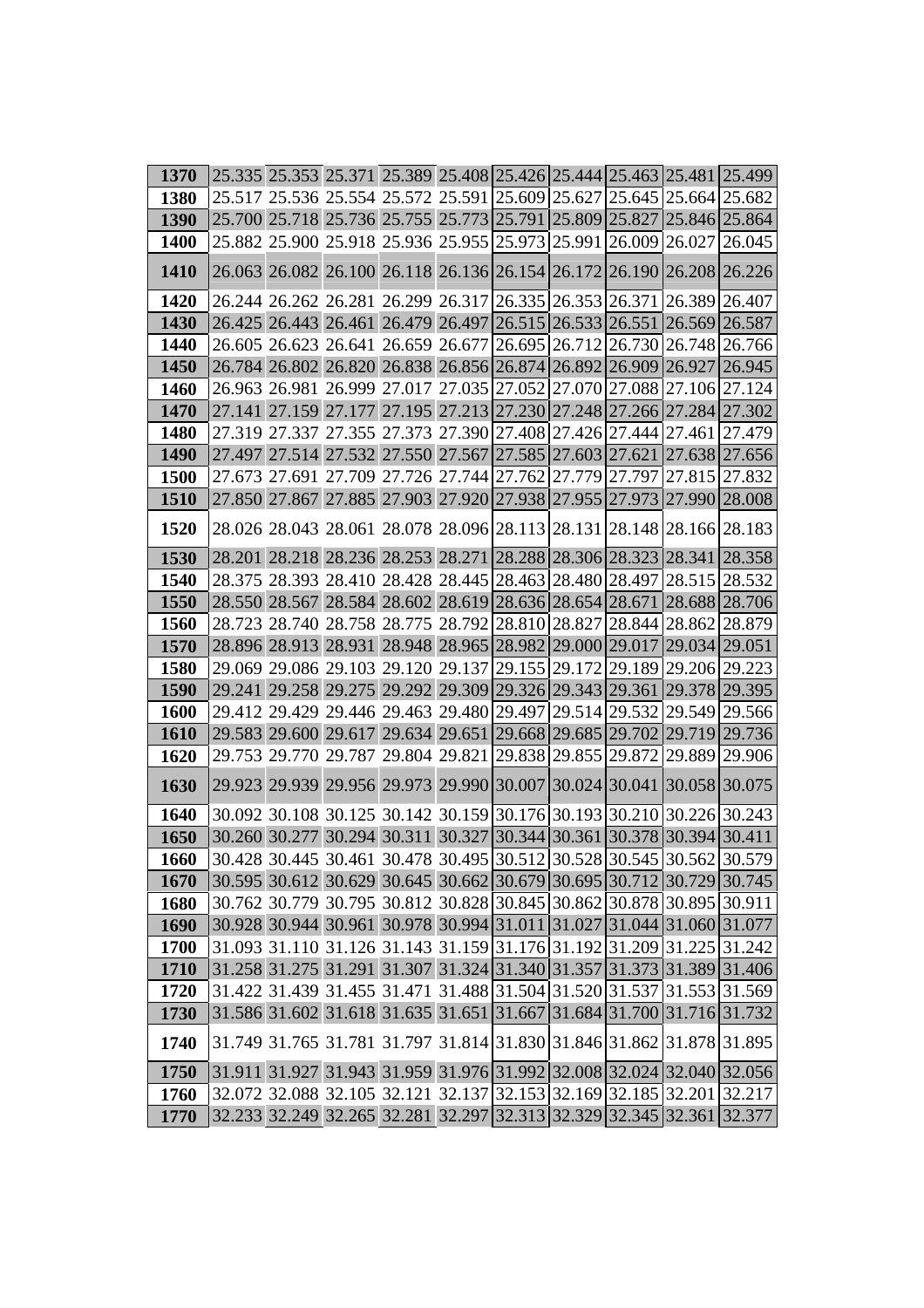| 1780        |                                                                       |  |  |  |                             | 32.393 32.409 32.425 32.441 32.457 32.473 32.489 32.505 32.521 32.537                                                                          |
|-------------|-----------------------------------------------------------------------|--|--|--|-----------------------------|------------------------------------------------------------------------------------------------------------------------------------------------|
| 1790        | 32.553 32.569 32.585 32.600 32.616 32.632 32.648 32.664 32.680 32.696 |  |  |  |                             |                                                                                                                                                |
| <b>1800</b> | 32.712 32.727 32.743 32.759 32.775 32.791                             |  |  |  |                             | 32.806 32.822 32.838 32.854                                                                                                                    |
| 1810        | 32.870 32.885 32.901 32.917 32.933 32.948 32.964 32.980 32.995 33.011 |  |  |  |                             |                                                                                                                                                |
| 1820        |                                                                       |  |  |  |                             | 33.027 33.042 33.058 33.074 33.090 33.105 33.121 33.136 33.152 33.168                                                                          |
| 1830        | 33.183 33.199 33.215 33.230 33.246 33.261                             |  |  |  |                             | 33.277 33.292 33.308 33.324                                                                                                                    |
| 1840        | 33.339 33.355 33.370 33.386 33.401 33.417                             |  |  |  | 33.432 33.448 33.463 33.479 |                                                                                                                                                |
| 1850        | 33.494 33.510 33.525 33.540 33.556 33.571 33.587 33.602 33.618 33.633 |  |  |  |                             |                                                                                                                                                |
| <b>1860</b> |                                                                       |  |  |  |                             | 33.648 33.664 33.679 33.694 33.710 33.725 33.741 33.756 33.771 33.786                                                                          |
| 1870        | 33.802 33.817 33.832 33.848 33.863 33.878 33.893 33.909 33.924 33.939 |  |  |  |                             |                                                                                                                                                |
| 1880        | 33.954 33.970 33.985 34.000 34.015 34.030 34.046 34.061 34.076 34.091 |  |  |  |                             |                                                                                                                                                |
| <b>1890</b> | 34.106 34.121 34.136 34.152 34.167 34.182 34.197 34.212 34.227 34.242 |  |  |  |                             |                                                                                                                                                |
| <b>1900</b> | 34.257 34.272 34.287 34.302 34.317 34.332 34.347 34.362 34.377 34.392 |  |  |  |                             |                                                                                                                                                |
| <b>1910</b> | 34.407 34.422 34.437 34.452 34.467 34.482 34.497 34.512 34.527 34.542 |  |  |  |                             |                                                                                                                                                |
| 1920        | 34.556 34.571 34.586 34.601 34.616 34.631                             |  |  |  |                             | 34.646 34.660 34.675 34.690                                                                                                                    |
| <b>1930</b> | 34.705 34.720 34.734 34.749 34.764 34.779 34.793 34.808 34.823        |  |  |  |                             | 34.838                                                                                                                                         |
| 1940        | 34.852 34.867 34.882 34.896 34.911 34.926 34.940 34.955 34.970 34.984 |  |  |  |                             |                                                                                                                                                |
| 1950        | 34.999 35.013 35.028 35.043 35.057 35.072 35.086 35.101 35.115        |  |  |  |                             | 35.130                                                                                                                                         |
| 1960        |                                                                       |  |  |  |                             | 35.144 35.159 35.173 35.188 35.202 35.217 35.231 35.246 35.260 35.275                                                                          |
| 1970        | 35.289 35.303 35.318 35.332 35.347 35.361 35.375 35.390 35.404 35.418 |  |  |  |                             |                                                                                                                                                |
| <b>1980</b> | 35.433 35.447 35.461 35.476 35.490 35.504 35.518 35.533 35.547 35.561 |  |  |  |                             |                                                                                                                                                |
| <b>1990</b> | 35.575 35.590 35.604 35.618 35.632 35.646 35.660 35.675 35.689 35.703 |  |  |  |                             |                                                                                                                                                |
| 2000        | 35.717 35.731 35.745 35.759 35.773 35.787                             |  |  |  |                             | 35.801 35.816 35.830 35.844                                                                                                                    |
| 2010        | 35.858 35.872 35.886 35.990 35.914 35.927 35.941 35.955 35.969 35.983 |  |  |  |                             |                                                                                                                                                |
| 2020        | 35.997 36.011 36.025 36.039 36.053 36.067 36.080 36.094 36.108 36.122 |  |  |  |                             |                                                                                                                                                |
| 2030        | 36.136 36.149 36.163 36.177 36.191 36.204 36.218 36.232 36.246 36.259 |  |  |  |                             |                                                                                                                                                |
| 2040        | 36.273 36.287 36.300 36.314 36.328 36.341                             |  |  |  |                             | 36.355 36.368 36.382 36.396                                                                                                                    |
| 2050        | 36.409 36.423 36.436 36.450 36.463 36.477                             |  |  |  | 36.490 36.504 36.517        | 36.531                                                                                                                                         |
| 2060        | 36.544 36.558 36.571 36.585 36.598 36.611 36.625 36.638 36.652 36.665 |  |  |  |                             |                                                                                                                                                |
| 2070        |                                                                       |  |  |  |                             | $36.678$ 36.692 36.705 36.718 36.731 36.745 36.758 36.771 36.784 36.798                                                                        |
| 2080        |                                                                       |  |  |  |                             | 36.811 36.824 36.837 36.850 36.864 36.877 36.890 36.903 36.916 36.299                                                                          |
| 2090        |                                                                       |  |  |  |                             | 36.942 36.955 36.969 36.982 36.995 37.008 37.021 37.034 37.047 37.060                                                                          |
| 2100        | 37.073 37.086 37.099 37.111 37.124 37.137 37.150 37.163 37.176 37.189 |  |  |  |                             |                                                                                                                                                |
| 2110        |                                                                       |  |  |  |                             | 37.202 37.214 37.227 37.240 37.253 37.266 37.278 37.291 37.304 37.317                                                                          |
| 2120        | 37.329 37.342 37.355 37.367 37.380 37.393 37.405 37.418 37.430 37.443 |  |  |  |                             |                                                                                                                                                |
| 2130        | 37.456 37.468 37.481 37.493 37.506 37.518 37.531 37.543 37.556 37.568 |  |  |  |                             |                                                                                                                                                |
| 2140        |                                                                       |  |  |  |                             | 37.580 37.593 37.605 37.618 37.630 37.642 37.655 37.667 37.679 37.692                                                                          |
| 2150        |                                                                       |  |  |  |                             | 37.704 37.716 37.729 37.741 37.753 37.765 37.777 37.790 37.802 37.814<br>37.826 37.838 37.850 37.862 37.875 37.887 37.899 37.911 37.923 37.935 |
| 2160        |                                                                       |  |  |  |                             |                                                                                                                                                |
| 2170        | 37.947 37.959 37.971 37.983 37.995 38.006 38.018 38.030 38.042        |  |  |  |                             | 38.054                                                                                                                                         |
| 2180        |                                                                       |  |  |  |                             | 38.066 38.078 38.089 38.101 38.113 38.125 38.137 38.148 38.160 38.172                                                                          |